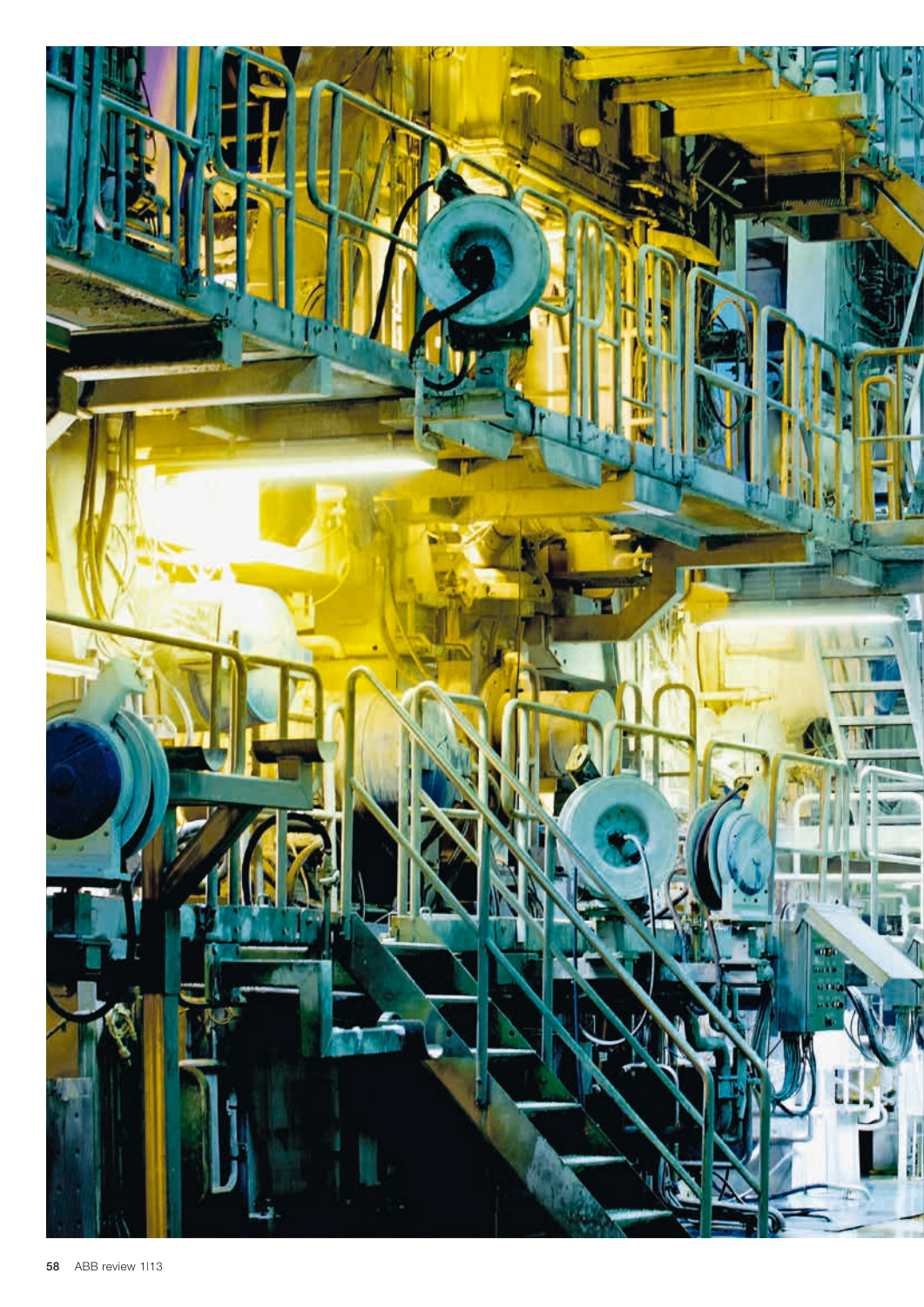

# Conservation of energy

# A paper machine fingerprint cuts energy usage

CARL-FREDRIK LINDBERG, NAVEEN BHUTHANI, KEVIN STARR, ROBERT HORTON – Entering the papermaking machine, the raw material that goes into a single A4 sheet of paper would look like a bucket of slightly dirty water. In fact, the stock furnished to a paper machine contains over 99 percent water and less than 1 percent actual paper fiber. Although most of the dewatering in papermaking is performed mechanically, a significant amount is done thermally – resulting in colossal energy usage and making paper production one of the most energy-hungry processes in industry. But where such large consumptions are in play, there also exist opportunities for significant savings. This is why ABB offers a paper machine energy fingerprint. This assessment quantifies energy flows and benchmarks energy use in the paper machine, enabling energy-saving opportunities to be identified.

In principle, papermaking has changed<br>little over the centuries, though the<br>equipment used has evolved dramati-<br>cally: A slurry, containing more than<br>99 percent water and less than 1 percent n principle, papermaking has changed little over the centuries, though the equipment used has evolved dramatically: A slurry, containing more than actual paper fiber, is sprayed onto a traveling, endless wire mesh. Much of the water falls, or is sucked, through the mesh and a wet web of fibers continues to the press section of the paper machine, where it is squeezed between heavy rolls to remove even more water → 1. Water removal here is made more efficient by using a steambox to steam-heat the fiber web before the presses. The web then proceeds to the drying section where it passes partly around, in a serpentine manner, a series of steam-heat-

ed drying cylinders. This reduces the moisture content to about 6 percent.

Pressing is a far more efficient means of removing water than heating, but only so much water can be pressed out, so heating is unavoidable – and this is when the energy bills start to mount up. However, where large amounts of energy are consumed, there is also scope for significant energy savings.

# Title picture

Paper machines use huge amounts of steam to dry paper. How can a critical analysis of the energy flows in the machine deliver substantial savings?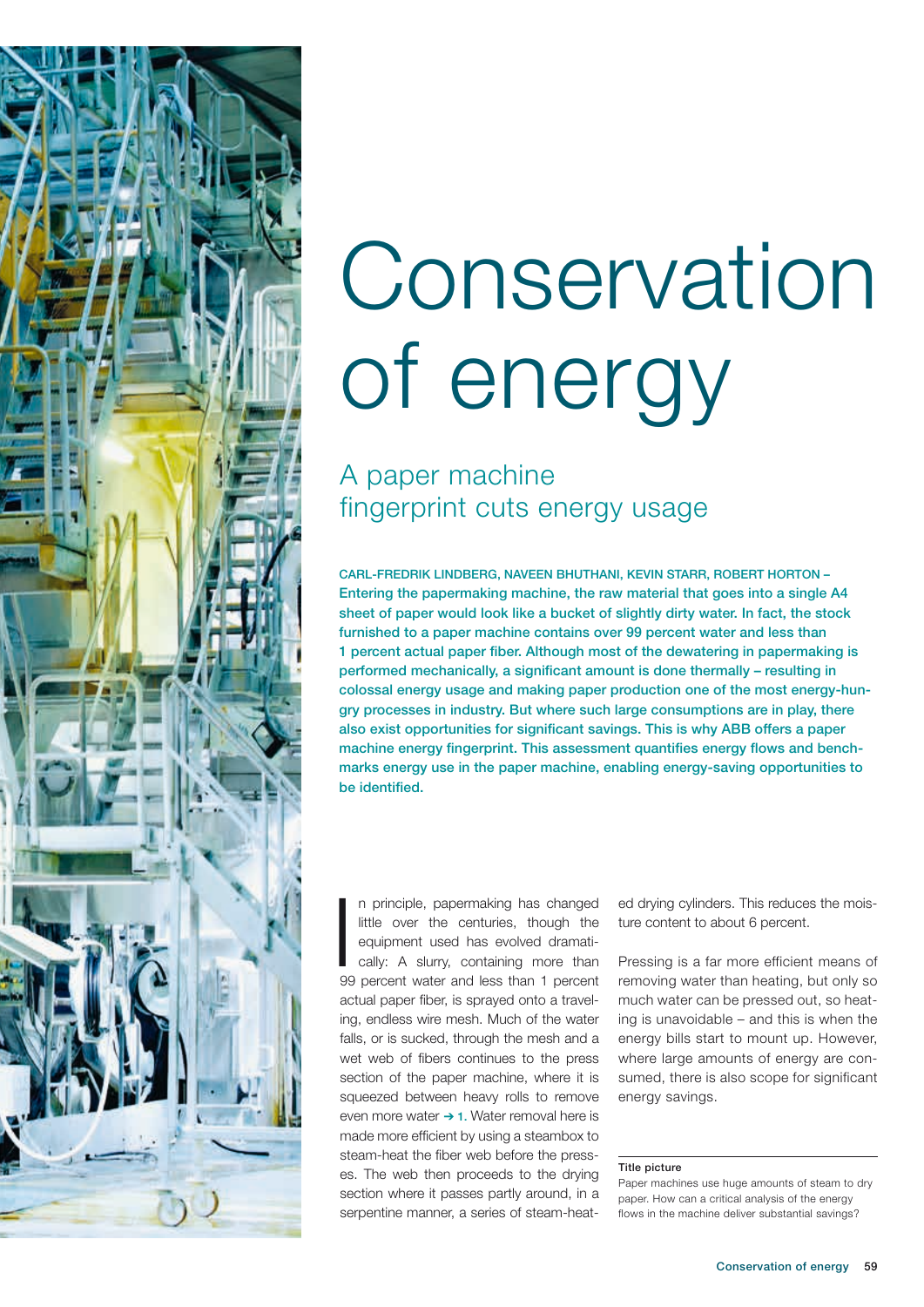1 A typical paper machine. The "wet end" is in the foreground; the drying section is at the left.



Where large amounts of energy are consumed, there is also scope for significant energy savings.

# Energy flows

In the dryer section, energy is transported by steam, condensate, air, water and paper in a complex flow scheme: The paper dries when it is heated on the steam cylinders and the heat from the moisture released is recouped by a heat exchanger and added to the inlet air, which is further heated by a steam-air heat exchanger. The air going into the machine hall is also heated. Steam heats the steam cylinders and some flash steam<sup>1</sup> is recovered by thermocompressors. Remaining flash steam goes to the condenser where it heats up cold water  $\rightarrow$  2.

The challenge is to identify where energy is wasted in this complex interplay and what savings can be made.

Measuring and improving paper machine energy performance in this way is not a new idea and several approaches have been suggested [1,2]. It has been found that pocket air ventilation, hood balance and dew point have a significant influence on paper machine efficiency [3,4,5,6,7].

Several aspects can influence energy efficiency:

- − The type of equipment (design efficiency and condition)
- − Lack of equipment (eg, no heat exchanger, no steambox)

#### Footnote

1 Flash steam is vapor or secondary steam formed from hot condensate discharged into a lower pressure area. It is caused by excessive boiling of the condensate, which contains more heat than it can hold at the lower pressure.

- − Plant design (eg, use/waste of flash steam and condensate, heat recovery system)
- − Control strategy (eg, no dew point control)
- − Operation (manual control, choice of setpoints)
- − Maintenance (of heat exchangers, steam traps, valves, sensors, insulation, leaks, tuning control loops, etc.)
- − Sensors (calibration, lack of sensors for monitoring and/or control)

# Methods

Various methods are used to identify inefficient use of energy.

### Energy quantification

Knowledge of the energy flows inside the paper machine allows waste streams to be identified. Energy flows are more difficult to measure than liquid and gas flows since more measurements are required and very few of the measurements needed for calculating energy are available; steam flow sensors are particularly rare.

The steam flows to the steam groups of a real paper machine were estimated by measuring the rise time in the condensate tanks after switching off the effluent flow from the tanks. The steam consumption in steam-air heat exchangers was, in this case, estimated based on airflow, humidity and temperature measurements. By using energy equations together with measurements, the relative energy consumption was obtained → 3.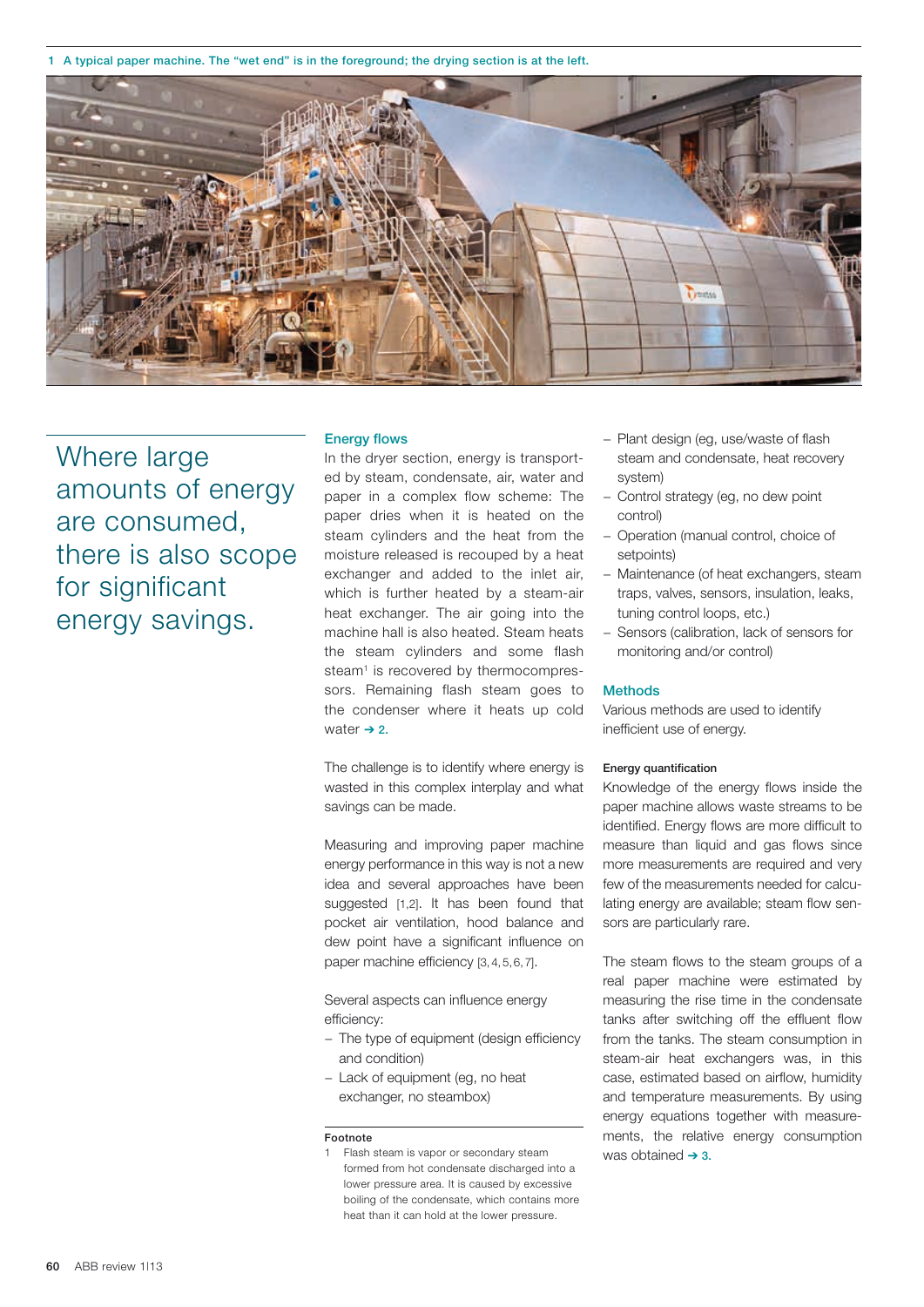#### 2 Overview of energy flows in a paper machine



The main steam usage is, as expected, in the different steam groups, but, in this paper machine, more than 10 percent of the total steam energy goes to the condenser. An industry-typical value would be under 3 percent, so energy efficiency improvements here are obviously feasible.

# Data mining

Historical data can be scanned for operations that influenced the steam consumption per ton of paper ratio. First, data is grouped by paper grade. Then, for each grade group, various signals are plotted against steam consumption per ton of paper. If there is a clear relation between the signal and energy efficiency then a suggestion is given on how to run the paper machine more efficiently. In the future, this search could be automated.

Real data from a paper machine was collected to estimate steam consumption per ton of produced dry paper for some different basis weights. The steam consumption per ton dry paper varied between 1.8 and 2.4 tons  $\rightarrow$  4. The basis weight has, apparently, a large impact on steam efficiency in this paper machine as heavy basis weights consumed less steam per ton of paper than lighter grades.

Another variable that influenced steam consumption per ton dry paper was machine speed. Generally, the higher this is, the less steam is used  $\rightarrow$  5. For the lightest basis weights, the velocity relation is weak, perhaps due to condensate rimming in steam cylinders or limited capacity in the press section at higher speeds.

Other parameters that influenced steam efficiency were the differential pressure over steam groups (the lower, the better) and refining (less, if possible).

#### Steambox optimization

Steam-heating the paper web reduces total steam consumption because hot paper is more easily dewatered in the press section, and the dryer section consequently needs less steam to drive out the remaining moisture. However, feeding too much steam to the steambox does not improve dewatering. Setting the steambox flow to the optimal pressure minimizes total steam flow. It should be noted that the steambox is also used for flattening the moisture profile across the web and dewatering measures should not interfere with this.

An experiment was performed on a steambox  $\rightarrow$  6. First, the steambox pressure was reduced, then all actuators were set to 80 percent open and the steambox pressure was ramped up slowly and then partly down. The total steam consumption in the paper machine (top curve) reached a minimum after 80 minutes, when it was around one ton per hour (about 2.5 percent) less than in normal operation. The reel velocity was constant during the experiment and the total lower steam consumption at 80 minutes is not a result of higher moisture.

The moisture profile across the sheet (not shown) deteriorated, as expected, with high moisture at the edges when all the actuators were opened. It remains to be seen what steam consumption savings can be achieved when automatic moisture profile control is running.

The challenge is to identify where energy is wasted in this complex interplay and what savings can be made.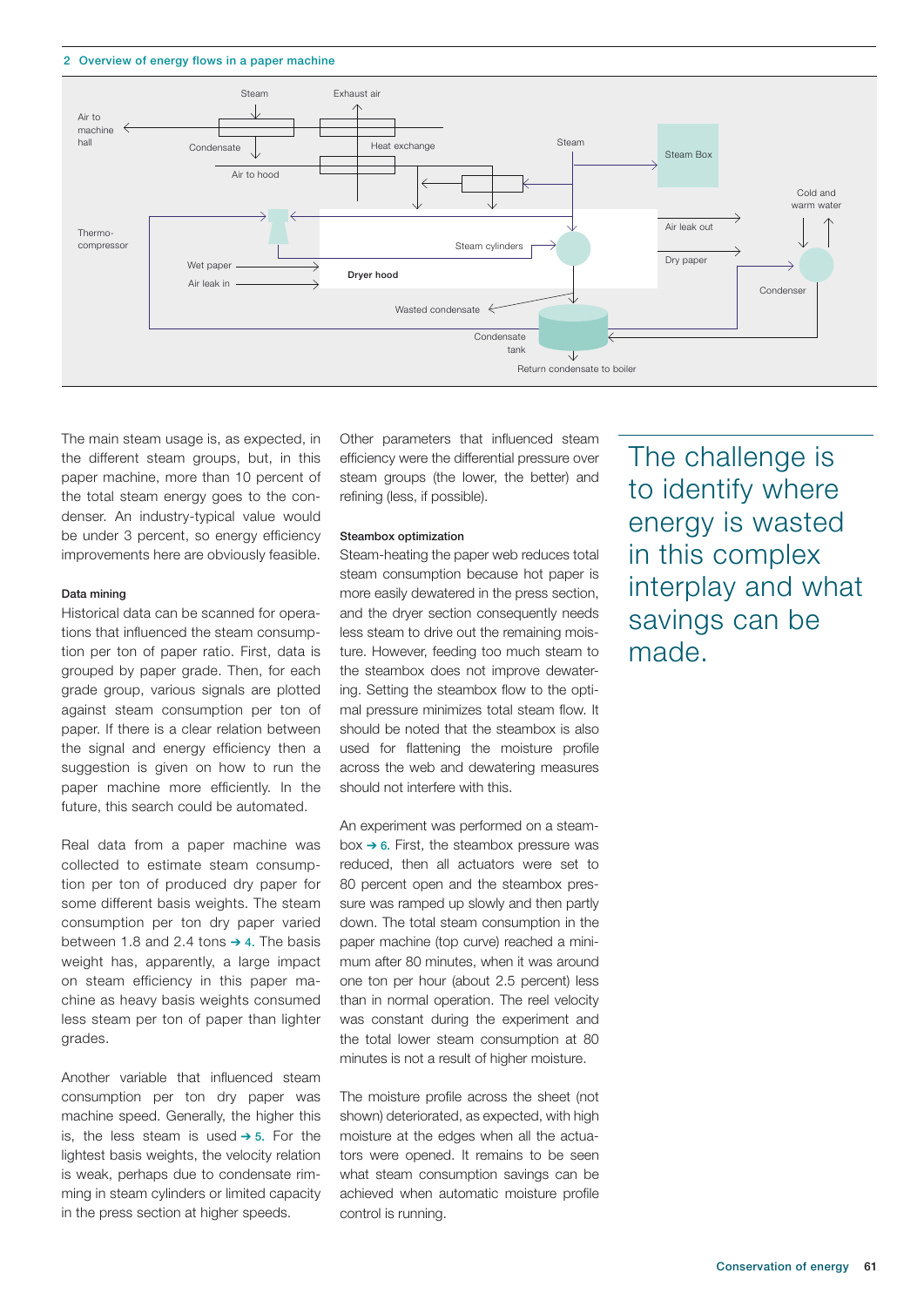3 Relative steam consumption in the dryer section of a real paper machine



4 Histogram for ton of steam consumption per ton of dry paper produced over 19 days for different basis weights.



5 Ton steam consumption per ton dry paper vs. paper velocity for different basis weights. Higher velocity is more energy efficient for the heavier grades.



#### Infrared thermography

Heat leaks and associated equipment problems reduce energy efficiency. Such issues can be located using thermal imaging. Dryer cylinders, the dryer hood, the thermocompressor, steam and condensate traps, etc. have been studied using this technique.

For example, a thermogram of a section of the hood showed a hot air leak heating the hood on the outside (hot air itself cannot be detected by thermal imaging)  $\rightarrow$  7. Sealing the leak would save energy and reduce the humidity in the machine hall. This also reduces the amount of moisture to be removed by the ventilation, which, in turn, saves yet more steam by reduced steam heating of outside air.

A thermogram of a thermocompressor was used to detect inefficiency  $\rightarrow$  8. In the lower part of the figure, cooler flash steam enters at 124.6 °C. High-pressure motive steam enters from the right at 149.9 °C. The mixed flow is at 147.5 °C, which is close to the motive steam temperature, hence very little flash steam is recycled. Energy could be saved by recovering more flash steam and reducing the flow to the condenser.

Another way to check the thermocompressor is to study total steam consumption or condenser load when it is switched off. When this was done, no change was observed on total steam consumption or condenser load.

#### Energy benchmarking

Various benchmarks have been calculated to determine the energy efficiency of the mill, eg:

- − Ton steam/ton dry paper
- − Steam energy in Joules/evaporated kilogram water
- − Electricity kWh/ton paper
- − Condensate return ratio to power house
- − Dew point in hood (exhaust air)